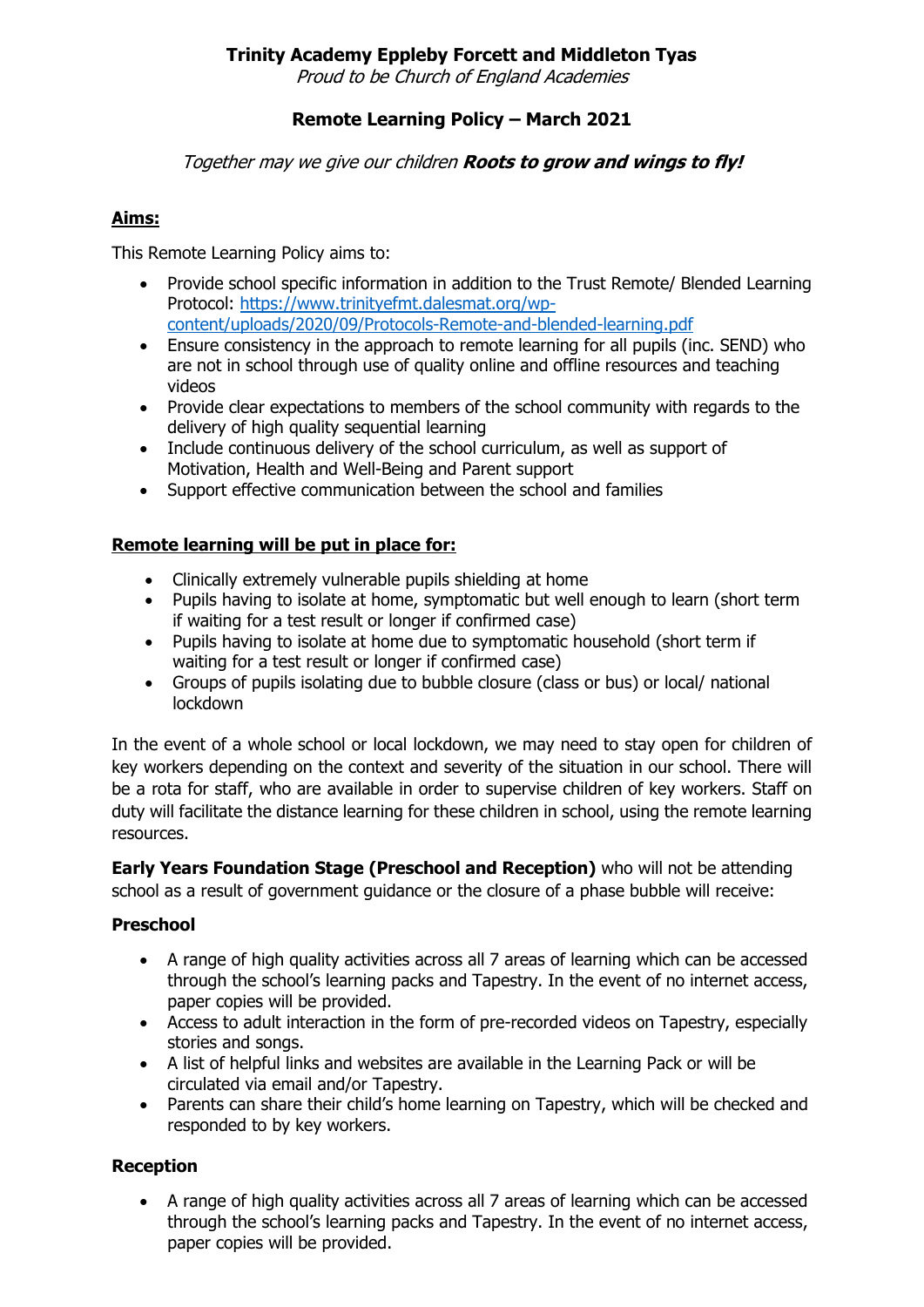- Access to adult interaction in the form of pre-recorded videos on Tapestry, especially stories and songs.
- The class teacher will prepare a weekly learning pack that includes all activities for the coming week. This will be shared with parents and carers on Tapestry by 8.30am each Monday morning.
- This will include: Daily activities for phonics, writing, maths, physical development, communication and language. Weekly activities for Personal Social and Emotional Well-being; Religious Education & Christian values, Expressive Arts and Design; Understanding the World.
- Daily online Phonics sessions are available online through Letters and Sounds on YouTube and the link will be supplied.
- Reading books will not be sent home- access to books online will be provided.
- A list of helpful links and websites are available in the Learning Pack or will be circulated via email and/or Tapestry.
- Parents can share their child's home learning on Tapestry, which will be checked and responded to by class teachers.

**Every Year 1 to Year 6 child** who will not be attending school as a result of government guidance or the closure of a phase bubble will receive:

- A range of high-quality core and foundation subject activities that build on current learning for the duration of their absence. These can be accessed daily through Class Dojo. In the event of no internet access, alternative activities will be provided.
- One English and one maths session per day introduced by the teacher via video (including phonics where appropriate).
- One RE and one science lesson per week.
- Weekly Topic menu to choose for afternoon learning activities.
- Reading is expected every day, either independent or shared with adults.
- Access to adult interaction in the form of pre-recorded videos.
- Teachers will provide a daily message to all pupils in the case of a school bubble or whole school isolation.
- Teachers may provide pre-recorded videos (Class Dojo), to support teaching and learning activities and resources identified on weekly timetables of learning.
- If families struggle with access to technology, paper copies al alternative activities will be provided. If families cannot collect learning, the teacher will arrange for someone to safely deliver the paper copies.
- Teachers will provide a minimum of 3 hours work per day for the year groups they are responsible for.
- The learning sent home will be of a high quality.
- Work will be differentiated to meet the needs of all children.

### **Providing Feedback for Work**

- Adults in the classroom will give feedback to children in class. Adults working remotely will give feedback via Class Dojo.
- Teachers are responsible for providing feedback and responding to children's home learning - this includes work uploaded to Dojo, emailed or paper copies returned to school.
- Where children are working remotely, the class teacher can delegate an adult to respond to work using Dojo.

### **Keeping in touch with pupils who aren't in school and their parents**

- School adults will correspond through Class Dojo during school hours (8:30-4.30pm each day during term time).
- Pupils who are ill are not expected to complete remote learning.